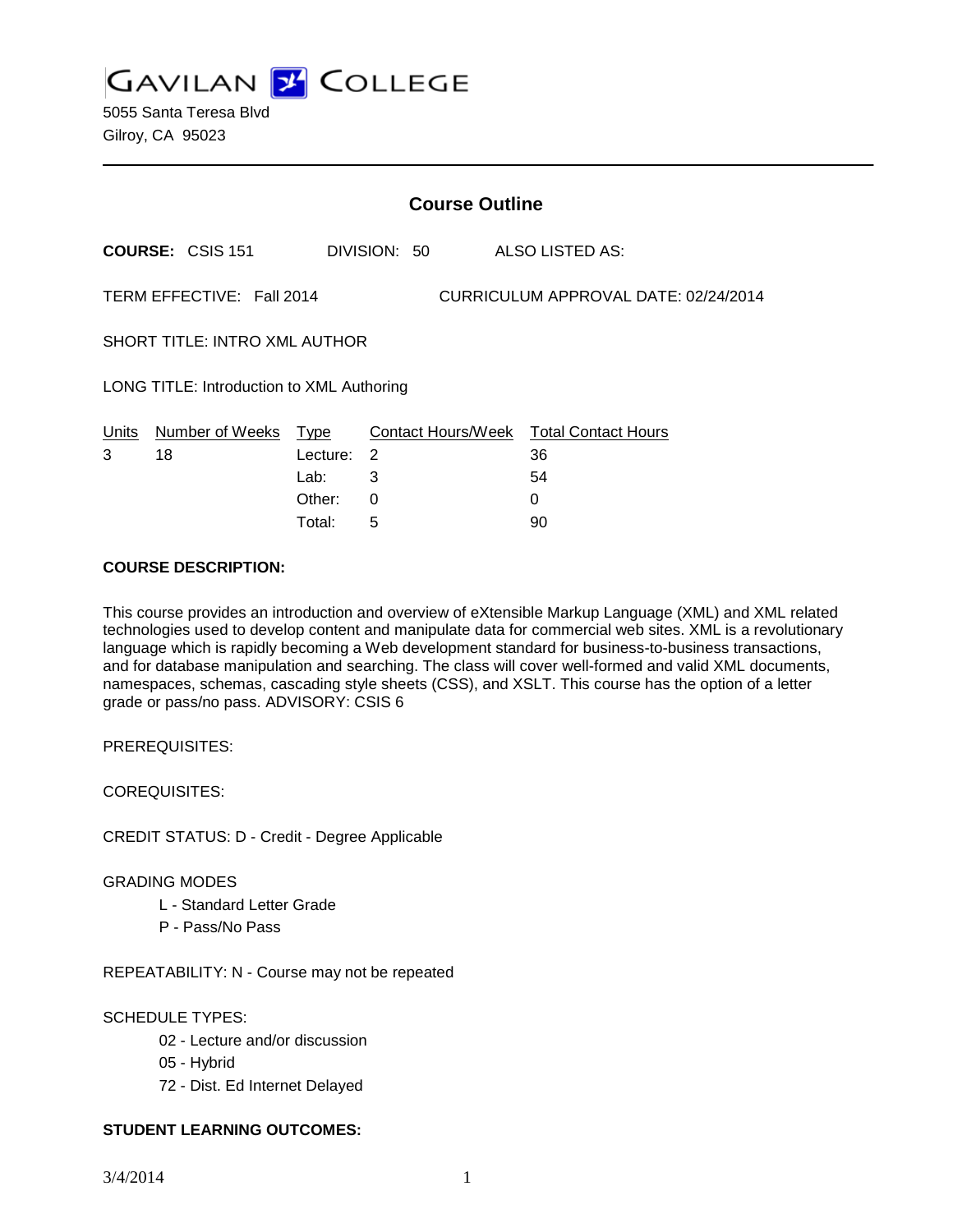1. Student will create XML documents basic commands Measure: Homework, exercises PLO: ILO: 3, 2, 7 GE-LO: Year assessed or anticipated year of assessment: 2014-2015 2. Student will set up valid XML documents, Namespaces and Schemas

Measure: Homework, exercises PLO: ILO: 3, 2, 7 GE-LO: Year assessed or anticipated year of assessment: 2014-2015

3. Student will design XML documents Measure: Projects, homework PLO: ILO: 1, 5 GE-LO: Year assessed or anticipated year of assessment: 2014-2015

4. Student will select appropriate fonts, layout, and color for good XML pages. Measure: homework, exercises PLO: ILO: 2, 1, 5, 6 GE-LO: Year assessed or anticipated year of assessment: 2014-2015

5. Student will set up valid Cascading Style Sheets for XML documents Measure: homework, exercises PLO: ILO: 2, 3, 7 GE-LO: Year assessed or anticipated year of assessment: 2014-2015

# **CONTENT, STUDENT PERFORMANCE OBJECTIVES, OUT-OF-CLASS ASSIGNMENTS**

Curriculum Approval Date: 02/24/2014 Note: Students repeating this class will learn new XML commands and browser capabilities, and will expand previous knowledge. Both the browsers and the XML commands are changing once a year. WEEK 1-3 (6/9 HOURS) Lecture: Introduction to XML XML vs. HTML, limits of HTML Creating an XML document Creating the prolog, XML declaration. Displaying and processing an XML document.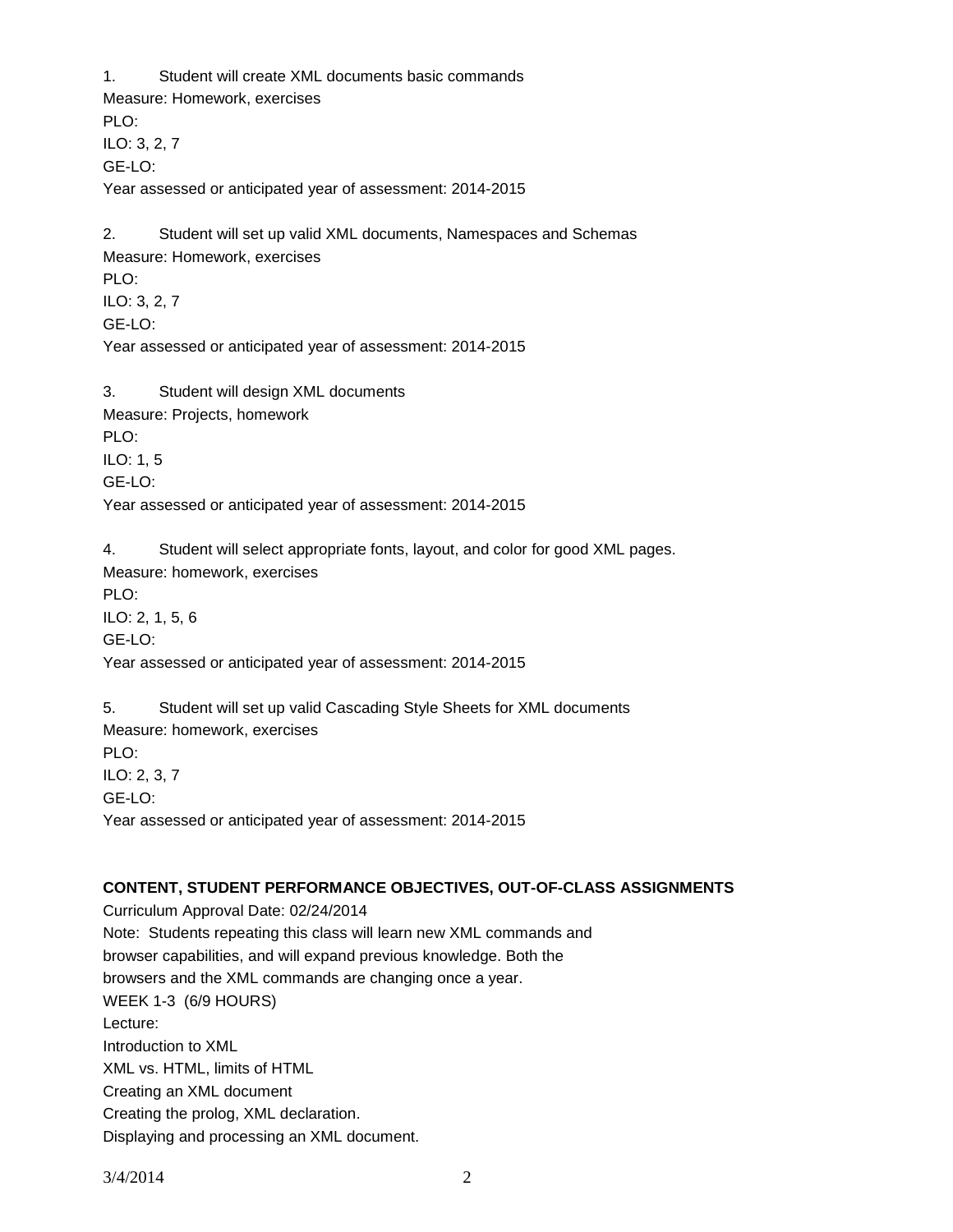Homework/Lab: Read the chapters for the lecture material. Using the material covered in class set up some XML pages. Create an XML document with prolog, declaration and CDATA section. Performance objectives: The students will set up pages using all the basic XML commands. The students will design some XML pages The students use elements and attributes in an XML document. WEEK 4-6 (6/9 HOURS) Lecture: Use XML as data source. Working with fields, records, and recordsets. Setting up data islands. Using multiple records Working with data binding. Homework/Lab: Read the chapters for the lecture material. Use XML to process data source. Use fields, records, recordsets, and data islands. Do an XML project illustrating material covered so far. Performance objectives: The students use fields, records, recordsets, and data islands. The students set up an XML document using the material covered so far. WEEK 7-9 (6/9 HOURS) Lecture: Creating valid XML Documents Writing Document Type Declaration (DTD) Writing attribute types Working with Entries, Homework/Lab: Read the chapters for the lecture material. Create valid XML documents. Use DTD, attributes and entries for valid documents. Set up a document with string, tokenized, and enumerated types. Performance objectives: The students create valid XML documents. The students use DTD, attributes and entries for valid documents. The students use parsed and unparsed entities in attributes. WEEK 10-12 (6/9 HOURS) Lecture: Working with Namespace and Schemas. Declaring Namespace in document prolog. Using Namespace with Attributes. Introduction to Schemas. Schemas, DTDs, and dialects. Working with complex types. Homework/Lab: Read the chapters for the lecture material.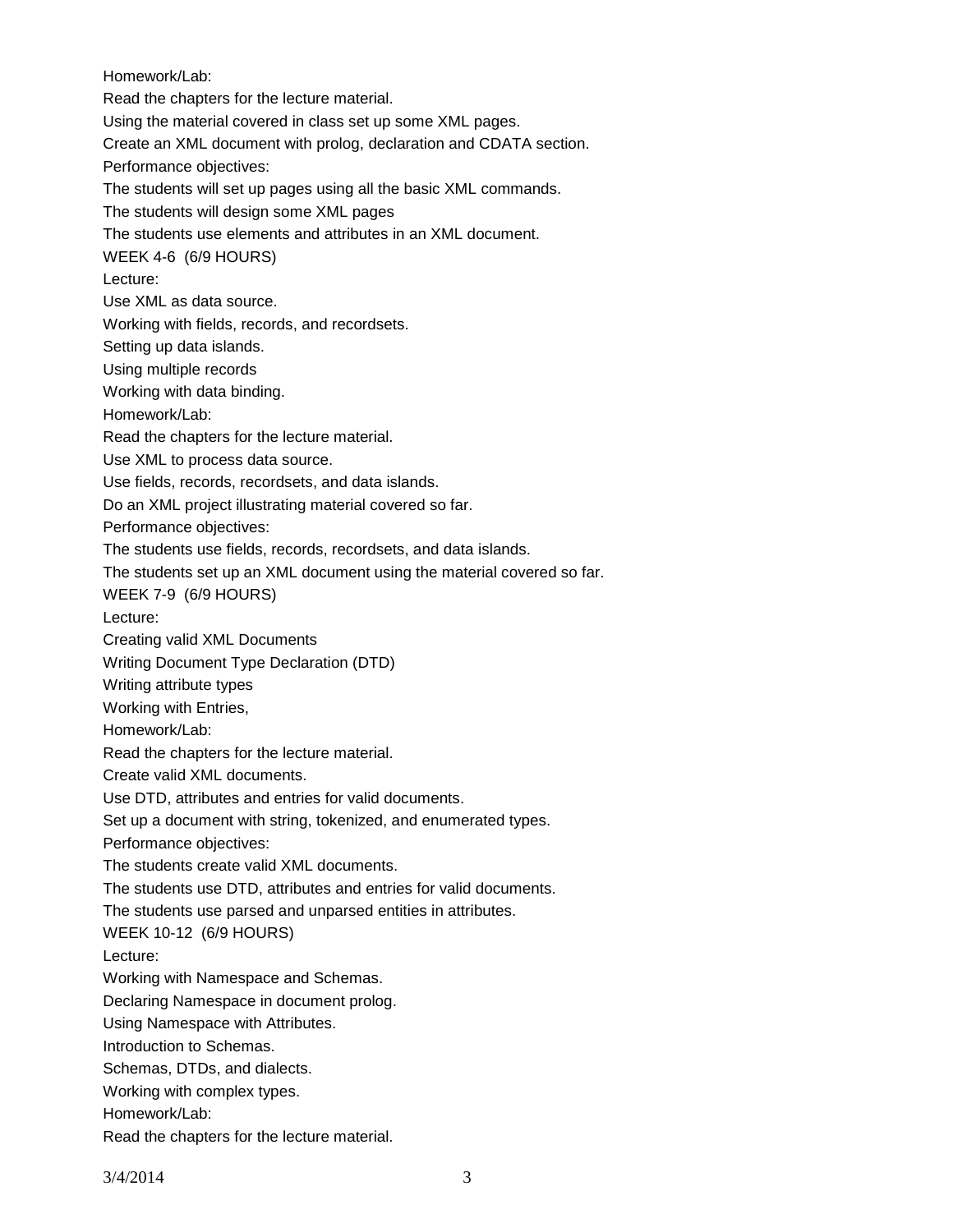Set up documents using Namespace and Schemas. Apply namespace to elements and attributes. Set up simple and complex Schemas for documents Performance objectives: The students use Namespace and Schemas for creating documents. The students use elements, attributes and schema dialects. The students attach schema to a Namespace. WEEK 13-15 (6/9 HOURS) Lecture: Working with Cascading Style Sheets (CSS). History and use of (CSS). Defining a style. Working with selectors, elements, and colors. Using fonts, borders and images. Homework/Lab: Read the chapters for the lecture material. Use CSS to format a document. Use CSS to format elements and blocks. Use CSS to handle images and page attributes. Performance objectives: The students use CSS to format a document. The students use CSS to format page layout, text, images, and borders. The students use IDs and classes. WEEK 16-17 (4/6 HOURS) Lecture: Working with XSLT. Creating an XSLT style sheet. Creating templates and nodes. Working with attribute nodes, and conditional nodes. Final project goals Homework/Lab: Read the chapters for the lecture material. Set up documents using XSLT. Use templates and nodes for documents. Use conditional nodes. Finish final class projects. Performance objectives: The students use XSLT to format documents. The students use templates and nodes. The students use conditional nodes with if and choose commands. WEEK 18 2 HOURS Final project Final exam ASSIGNMENTS: See content section of course outline.

### **METHODS OF INSTRUCTION:**

Lecture, computer demonstrations, XML examples, and web searches.

 $3/4/2014$  4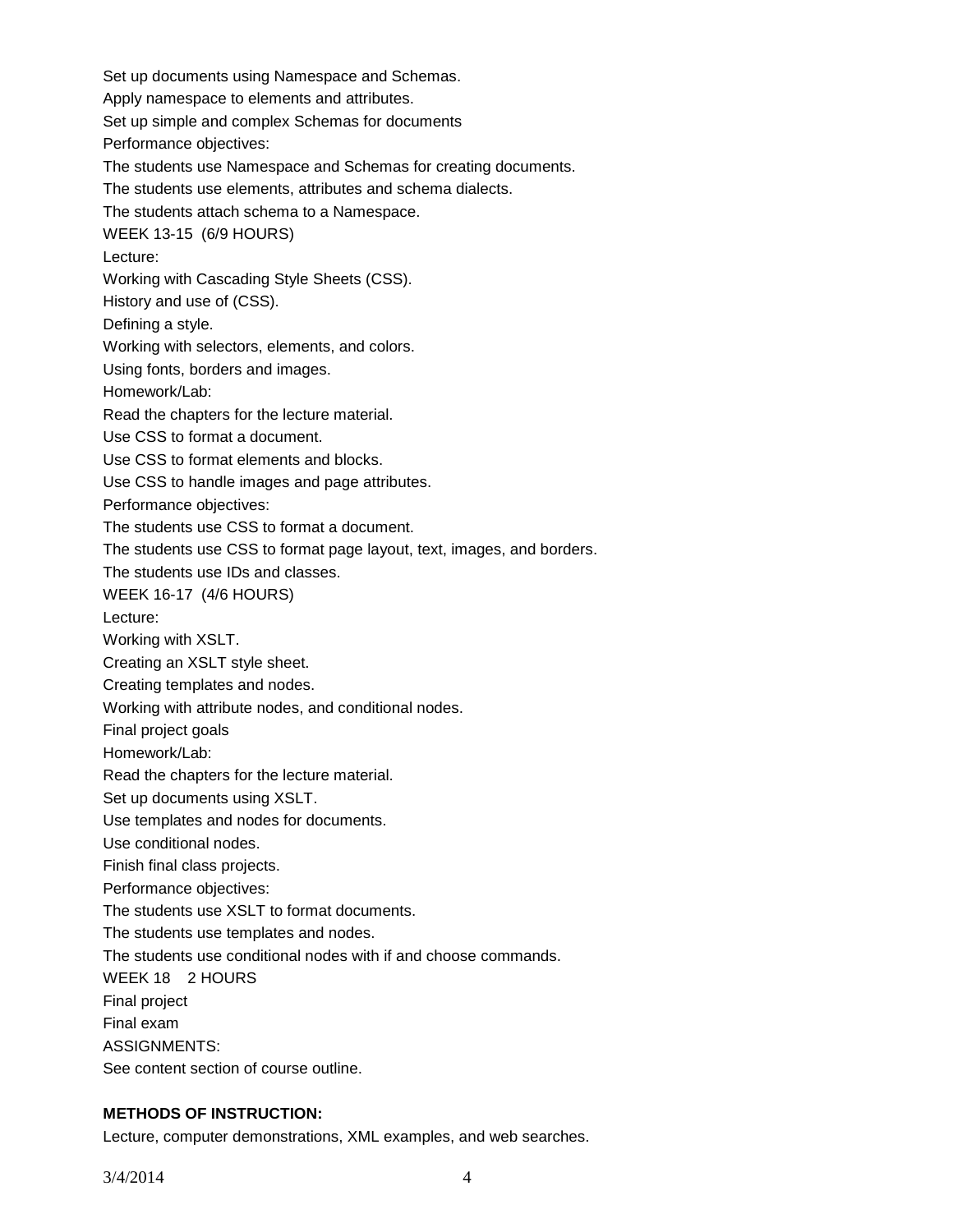### **METHODS OF EVALUATION:**

The types of writing assignments required: Written homework The problem-solving assignments required: Homework problems **Quizzes** Exams The types of skill demonstrations required: Class performance Performance exams The types of objective examinations used in the course: Multiple choice True/false Matching items Completion Other category: None The basis for assigning students grades in the course: Writing assignments: 10% - 30% Problem-solving demonstrations: 20% - 40% Skill demonstrations: 40% - 80% Objective examinations: 10% - 20% Other methods of evaluation: 0% - 0%

### **REPRESENTATIVE TEXTBOOKS:**

Required: Patrick Carey. New Perspectives on HTML, CSS, and XML, Comprehensive. Course Technology, 2013. Or other appropriate college level text. ISBN: 1285059093 Reading level of text, Grade: 12+ Verified by: ev Other textbooks or materials to be purchased by the student: USB flash drive

# **ARTICULATION and CERTIFICATE INFORMATION**

Associate Degree: CSU GE: IGETC: CSU TRANSFER: Transferable CSU, effective 200630 UC TRANSFER: Not Transferable

# **SUPPLEMENTAL DATA:**

Basic Skills: N Classification: I Noncredit Category: Y Cooperative Education: